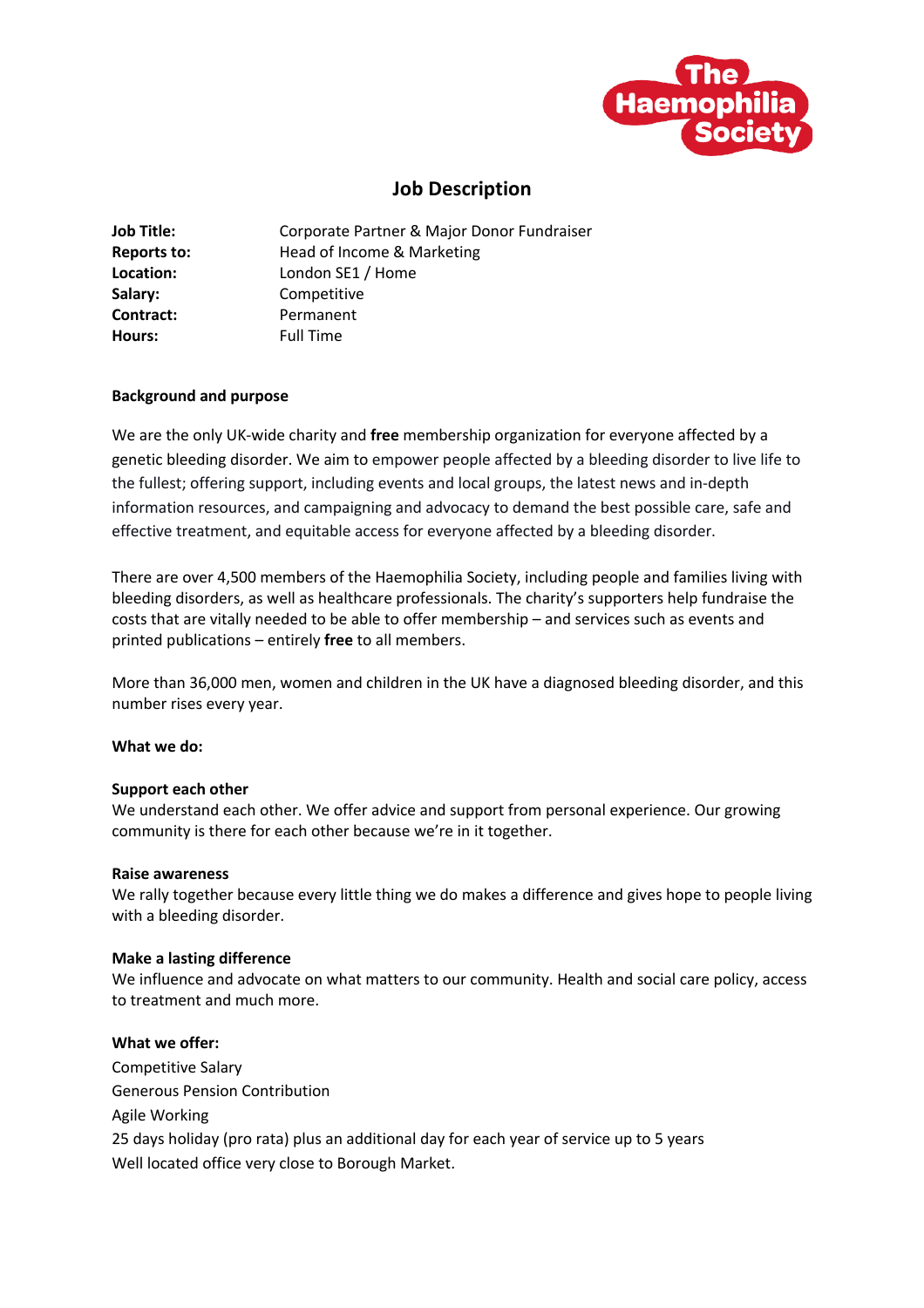

# **About the role**

In this key role, you will be instrumental in developing relationships and securing funding through new and existing partnerships with a range of corporate and major donors at a local, regional, and national level.

You will be responsible for researching and building corporate partnership pipelines and major donor prospecting, as well as owning the account management of key partnerships, while delivering a high standard of customer care to achieve targets and maximise financial and non-financial support for the Haemophilia Society.

This is an exciting time for THS. In November 2021, we launched our new three-year strategy, along with a refreshed brand which better reflects our mission, values, and ambitious plans. We are a small team of passionate, hard-working people with a diverse range of interests and experiences.

Job Purpose: To secure long-term, high value, funding from high-net-worth individuals and mutually beneficial partnerships throughout the community, primarily with local employers and businesses, across a range of disciplines, including Charity of the Year, cause-related marketing, and sponsorship.

## **Key Responsibilities:**

- Support the Head of Income & Marketing to define and implement a major donor stewardship programme, alongside the development of a suite of funding and sponsorship packages for corporate partners.
- Work collaboratively with THS's wider fundraising team to research, identify and develop funding opportunities which contribute to THS's strategic objectives.
- Research and identify major donor and corporate funding opportunities and work collaboratively with THS's programme team to develop compelling proposals in line with their revenue and development needs.
- Develop and manage THS's existing corporate and major donors' portfolio, engaging our partners through excellent relationship management, and securing new funding.

## **Activities**

# Corporates:

- Research and identify new corporate prospects to grow and diversify the existing corporate portfolio and develop a new business pipeline.
- Develop a relationship with existing corporate partners and manage an ongoing pipeline of prospects that have clearly defined target outcomes and value.
- Develop and submit compelling and imaginative funding proposals, focusing on securing new multi-year grants and donations above £10,000.
- Secure core and restricted funding, to support THS's ambitious plans for growth across all areas of the organisation.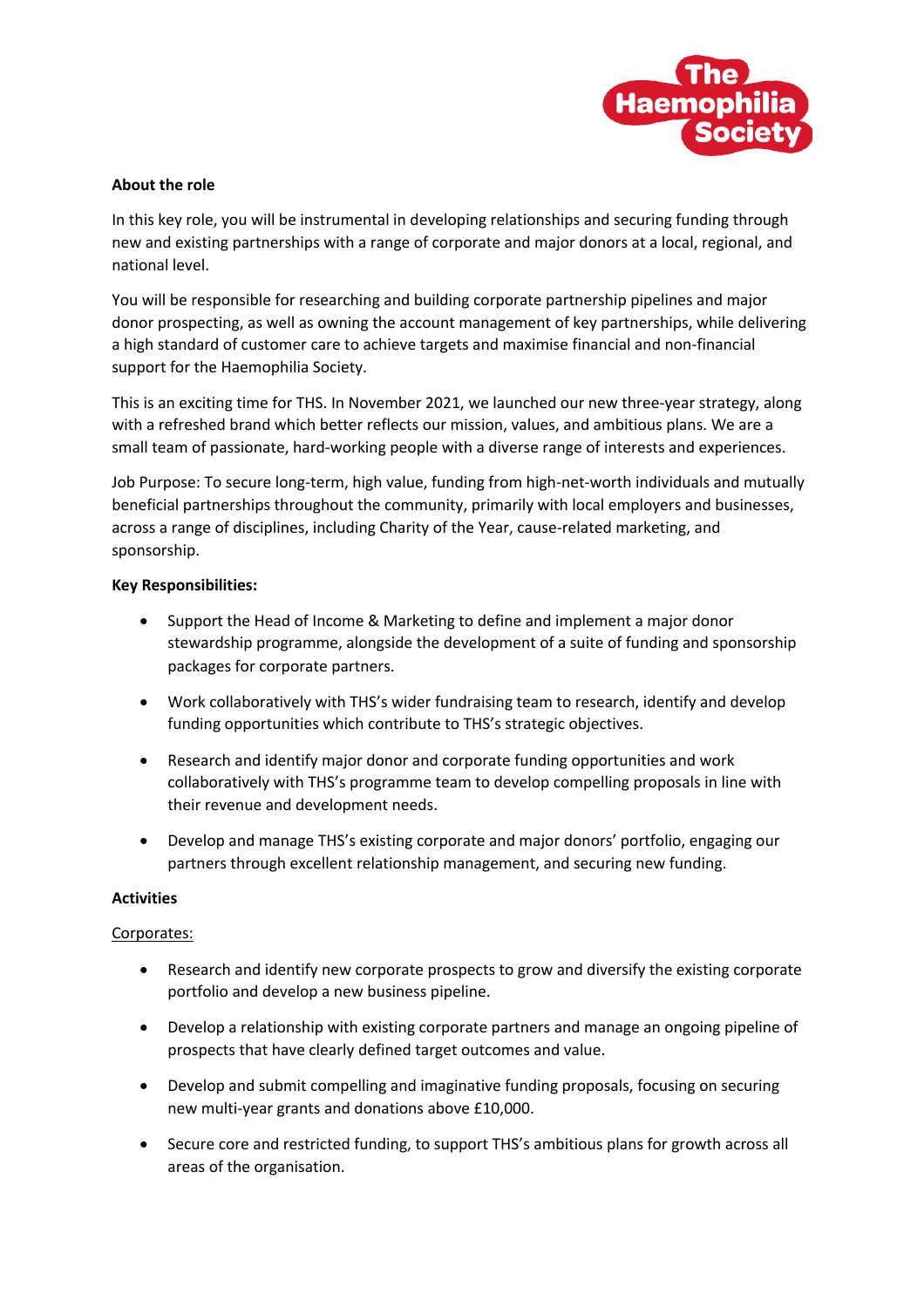

## Major Donors:

- Looking at existing supporters, identify and build a cohort of prospective major donors, while also growing the current database by sourcing and converting new contacts.
- Create compelling appeals, proposals or general fundraising asks to secure donations of £2,000 and above from individuals.
- Manage pipelines and cultivation cycles, anticipating donors' requirements and collaborating with them to build bespoke funding packages, where required.
- Deliver high-level stewardship, including networking events where permitted, ensuring supporters feel valued and connected to THS.

## General:

- Maximise opportunities for existing corporate partners, major donors and new business through established initiatives, such as campaigns and events, while remaining open to new opportunities.
- Network, nurture and build relationships with corporate partners and major donors by attending events, and positively promoting the benefits of a partnership with THS.
- Work closely with delivery teams to ensure the achievement of agreed delivery budgets and objectives.
- Provide updates, where appropriate, of activities and expenditure to funders, utilising creative approaches to reporting.
- Keep up-to-date records of conversations and interactions with contacts, as well as successful outcomes.
- Be familiar with the Fundraising Code of Practice, sector trends and other industry regulations and standards.

## **What we are looking for:**

- Ability to craft written proposals to a high standard, telling the story of what we do and why.
- Ability to present information concisely, including presenting complex medical information in a way that is accessible and clear.
- Demonstrable experience in a role in sales and marketing, business development or corporate or major donor fundraising.
- Experience in account management, customer experience or client relations.
- The ability to form new relationships, both internally and externally, to support income growth.
- Outstanding written and communication skills.
- Excellent organisational and administrative skills, and strong attention to detail.